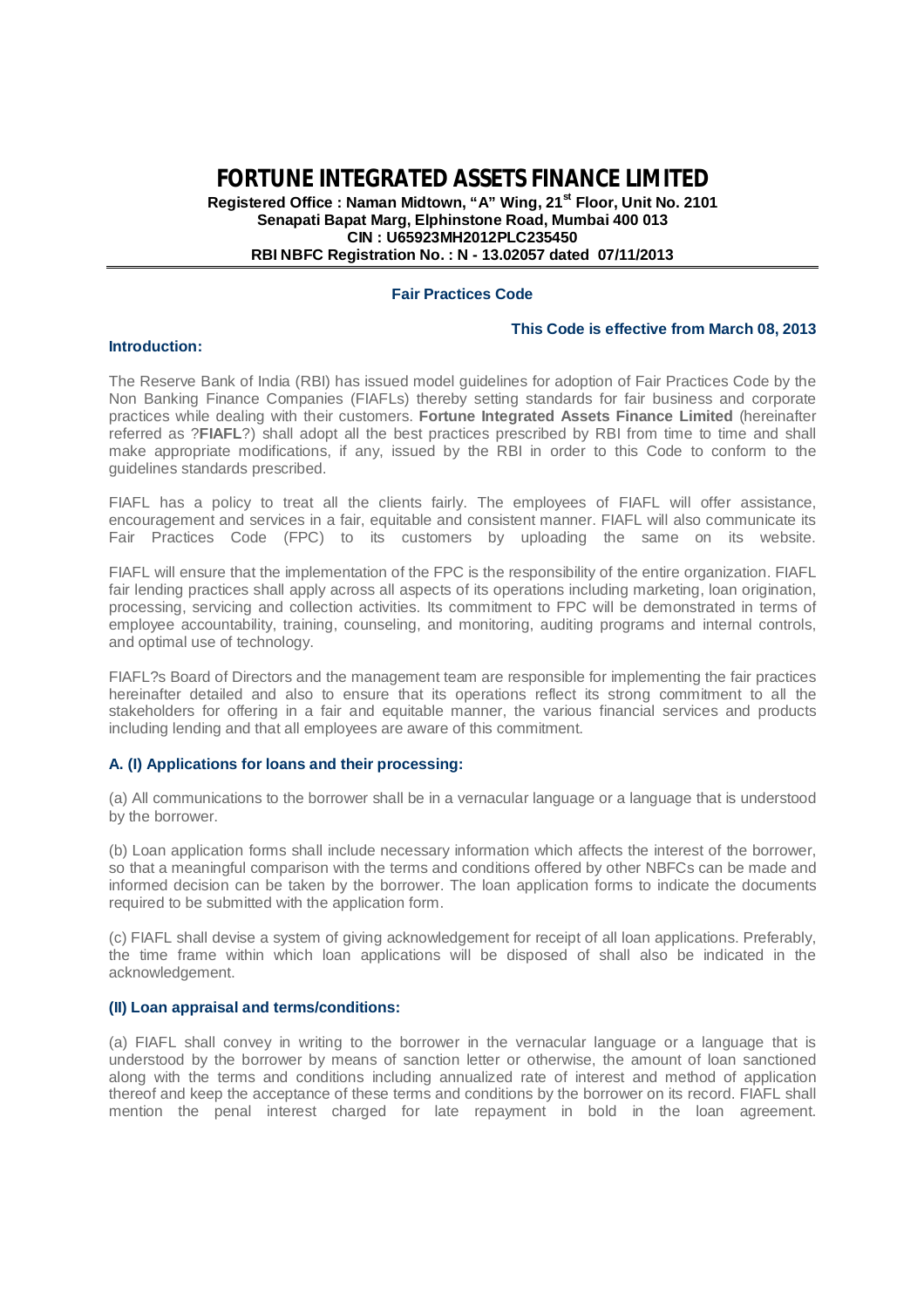(b) It is understood that in a few cases, borrowers at the time of sanction of loans are not fully aware of the terms and conditions of the loans including rate of interest, either because NBFC?s does not provide details of the same or the borrower has no time to look into detailed agreement.

(c) Not furnishing a copy of the loan agreement or enclosures quoted in the loan agreement is an unfair practice and this could lead to disputes between the NBFC?s and the borrower with regard to the terms and conditions on which the loan is granted.

(d) FIAFL shall furnish a copy of the loan agreement preferably in the vernacular language or a language that is understood by the borrower along with a copy each of all enclosures quoted in the loan agreement to all the borrowers at the time of sanction / disbursement of loans.

# **(III) Disbursement of loans including changes in terms and conditions:**

(a) FIAFL shall give notice to the borrower in the vernacular language or a language that is understood by the borrower of any change in the terms and conditions including disbursement schedule, interest rates, service charges, prepayment charges etc. FIAFL shall also ensure that changes in interest rates and charges are effected only prospectively. A suitable condition in this regard shall also be incorporated in the loan agreement.

(b) Decision to recall / accelerate payment or performance under the agreement shall be in consonance with the loan agreement.

c) FIAFL shall release all securities on repayment of all dues or on realisation of the outstanding amount of loan subject to any legitimate right or lien for any other claim FIAFL may have against borrower. If such right of set off is to be exercised, the borrower shall be given notice about the same with full particulars about the remaining claims and the conditions under which FIAFL is entitled to retain the securities till the relevant claim is settled/paid.

## **(IV) Complaints about excessive interest charged by FIAFL:**

The Reserve Bank has been receiving several complaints regarding levying of excessive interest and charges on certain loans and advances by NBFC?s. Though interest rates are not regulated by the Bank, rates of interest beyond a certain level may be seen to be excessive and can neither be sustainable nor be conforming to normal financial practice. Boards of FIAFLs are, therefore, advised to lay out appropriate internal principles and procedures in determining interest rates and processing and other charges. In this regard the guidelines indicated in the Fair Practices Code about transparency in respect of terms and conditions of the loans are to be kept in view.

## **(V) Regulation of excessive interest charged by FIAFL:**

(a) The Board of FIAFL shall adopt an interest rate model taking into account all relevant factors such as, cost of funds, margin and risk premium, etc and determine the rate of interest to be charged for loans and advances. The rate of interest and the approach for gradations of risk and rationale for charging different rate of interest to different categories of borrowers shall be disclosed to the borrower or customer in the application form and communicated explicitly in the sanction letter.

(b) The rates of interest and the approach for gradation of risks shall also be made available on the website of the companies or published in the relevant newspapers. The information published in the website or otherwise published should be updated whenever there is a change in the rates of interest.

(c) The rate of interest should be annualized rates so that the borrower is aware of the exact rates that would be charged to the account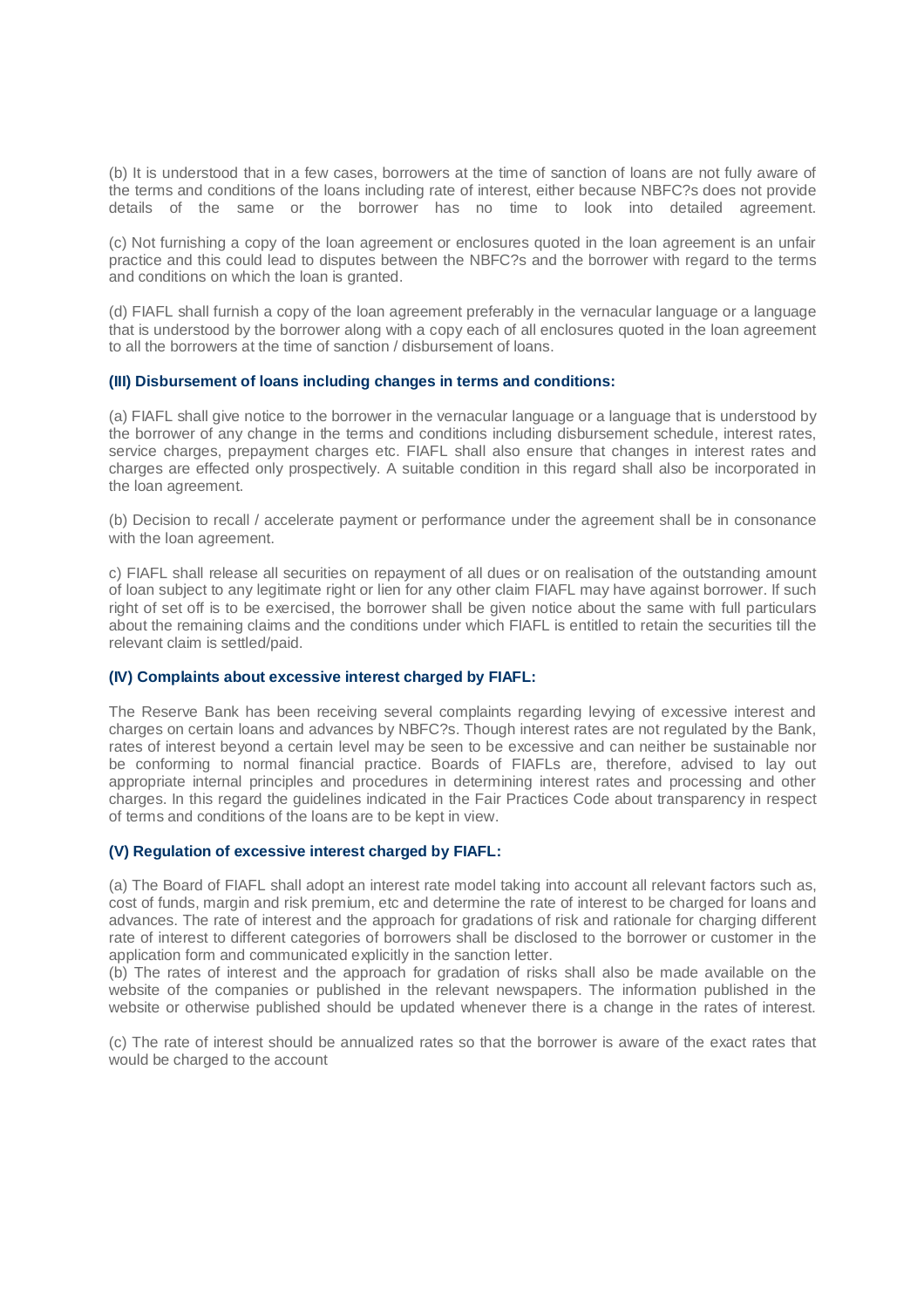#### **(VI) Disclosures in loan agreement / loan card:**

a. FIAFL shall have a Board approved, standard form of loan agreement. The loan agreement shall preferably be in vernacular language.

b. In the loan agreement the following shall be disclosed.

i. All the terms and conditions of the loan,

ii. that the pricing of the loan involves only three components viz; the interest charge, the processing charge and the insurance premium (which includes the administrative charges in respect thereof),

iii. that there will be no penalty charged on delayed payment,

iv. that no Security Deposit / Margin is being collected from the borrower,

v. that the borrower cannot be a member of more than one SHG / JLG,

vi. the moratorium between the grant of the loan and the due date of the repayment of the first installment (as guided by the FIAFL-MFIs (Reserve Bank) Directions, 2011),

vii. an assurance that the privacy of borrower data will be respected.

c. The loan card should reflect the following details as specified in the Non-Banking Financial Company - Micro Finance Institutions (Reserve Bank) Directions, 2011.

(i) the effective rate of interest charged

(ii) all other terms and conditions attached to the loan

(iii) Information which adequately identifies the borrower and

(iv) Acknowledgements by FIAFL of all repayments including installments received and the final discharge.

(v) The loan card should prominently mention the grievance redressal system set up by FIAFL and also the name and contact number of the nodal officer

(vi) Non-credit products issued shall be with full consent of the borrowers and fee structure shall be communicated in the loan card itself.

(vii) All entries in the Loan Card should be in the vernacular language.

## **(VII) Non-Coercive Methods of Recovery**

Recovery should normally be made only at a central designated place. Field staff shall be allowed to make recovery at the place of residence or work of the borrower only if borrower fails to appear at central designated place on 2 or more successive occasions.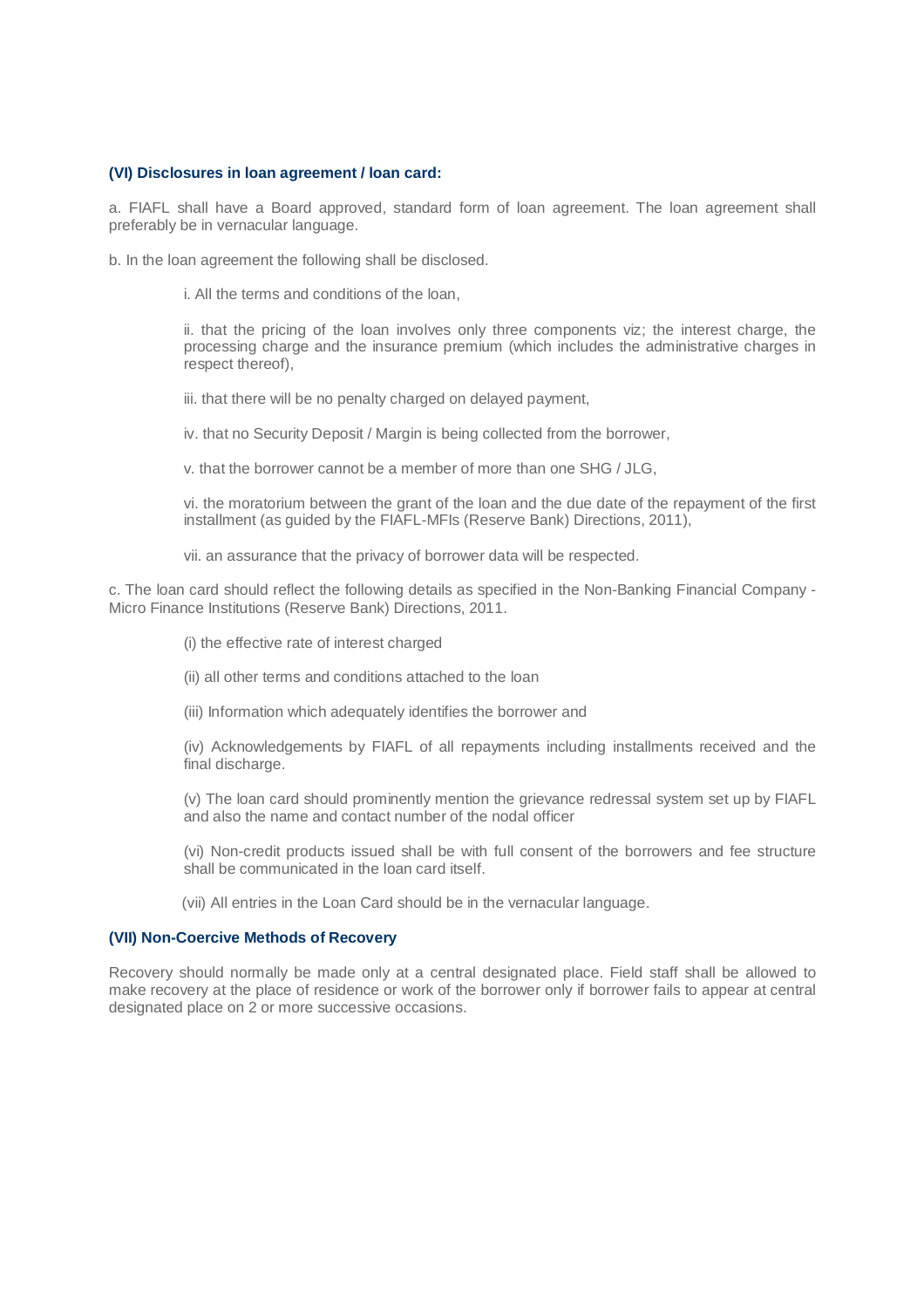FIAFL shall ensure that a Board approved policy is in place with regard to Code of Conduct by field staff and systems for their recruitment, training and supervision. The Code should lay down minimum qualifications necessary for the field staff and shall have necessary training tools identified for them to deal with the customers. Training to field staff shall include programs to inculcate appropriate behavior towards borrowers without adopting any abusive or coercive debt collection / recovery practices. Compensation methods for staff should have more emphasis on areas of service and borrower satisfaction than merely the number of loans mobilized and the rate of recovery. Penalties may also be imposed on cases of non-compliance of field staff with the Code of conduct. Generally only employees and not out sourced recovery agents be used for recovery in sensitive areas.

## **(VIII) Internal control system:**

FIAFL shall make necessary organizational arrangements to assign responsibility for compliance to designated individuals within the company and establish systems of internal control including audit and periodic inspection to ensure the same.

#### **(IX) General**

(a) FIAFL should refrain from interference in the affairs of the borrower except for the purposes provided in the terms and conditions of the loan agreement (unless new information, not earlier disclosed by the borrower, has come to the notice of the lender).

(b) In case of receipt of request from the borrower for transfer of borrowal account, the consent or otherwise i.e. objection of the FIAFL, if any, should be conveyed within 21 days from the date of receipt of request. Such transfer shall be as per transparent contractual terms in consonance with law.

(c) In the matter of recovery of loans, FIAFL should not resort to undue harassment viz. persistently bothering the borrowers at odd hours, use of muscle power for recovery of loans etc. As complaints from customers also include rude behavior from the staff of the companies. FIAFLs shall ensure that the staff is adequately trained to deal with the customers in an appropriate manner. is adequately trained to deal with the customers in an appropriate manner.

(d) The Board of Directors of FIAFL should also lay down the appropriate grievance redressal mechanism within the organization to resolve disputes arising in this regard. Such a mechanism should ensure that all disputes arising out of the decisions of lending institutions' functionaries are heard and disposed of at least at the next higher level. The Board of Directors should also provide for periodical review of the compliance of the Fair Practices Code and the functioning of the grievances redressal mechanism at various levels of management. A consolidated report of such reviews may be submitted to the Board at regular intervals, as may be prescribed by it.

(e) At the operational level, FIAFL have to display the following information prominently, for the benefit of their customers, at their branches / places where business is transacted:

The name and contact details (Telephone / Mobile nos. as also email address) of the Grievance Redressal Officer who can be approached by the public for resolution of complaints against the Company.

If the complaint / dispute is not redressed within a period of one month, the customer may appeal to the Officer-in-Charge of the Regional Office of DNBS of RBI (complete contact details), under whose jurisdiction the registered office of the FIAFL falls.

In short, the public notice should serve the purpose of highlighting to the customers, the grievance redressal mechanism followed by the company, together with details of the grievance redressal officer and of the Regional Office of the RBI.

(f) Fair Practices Code (which should preferably in the vernacular language as understood by the borrower) based on the guidelines outlined hereinabove should be put in place by FIAFL with the approval of their Boards within one month from the date of issue of this circular. FIAFLs will have the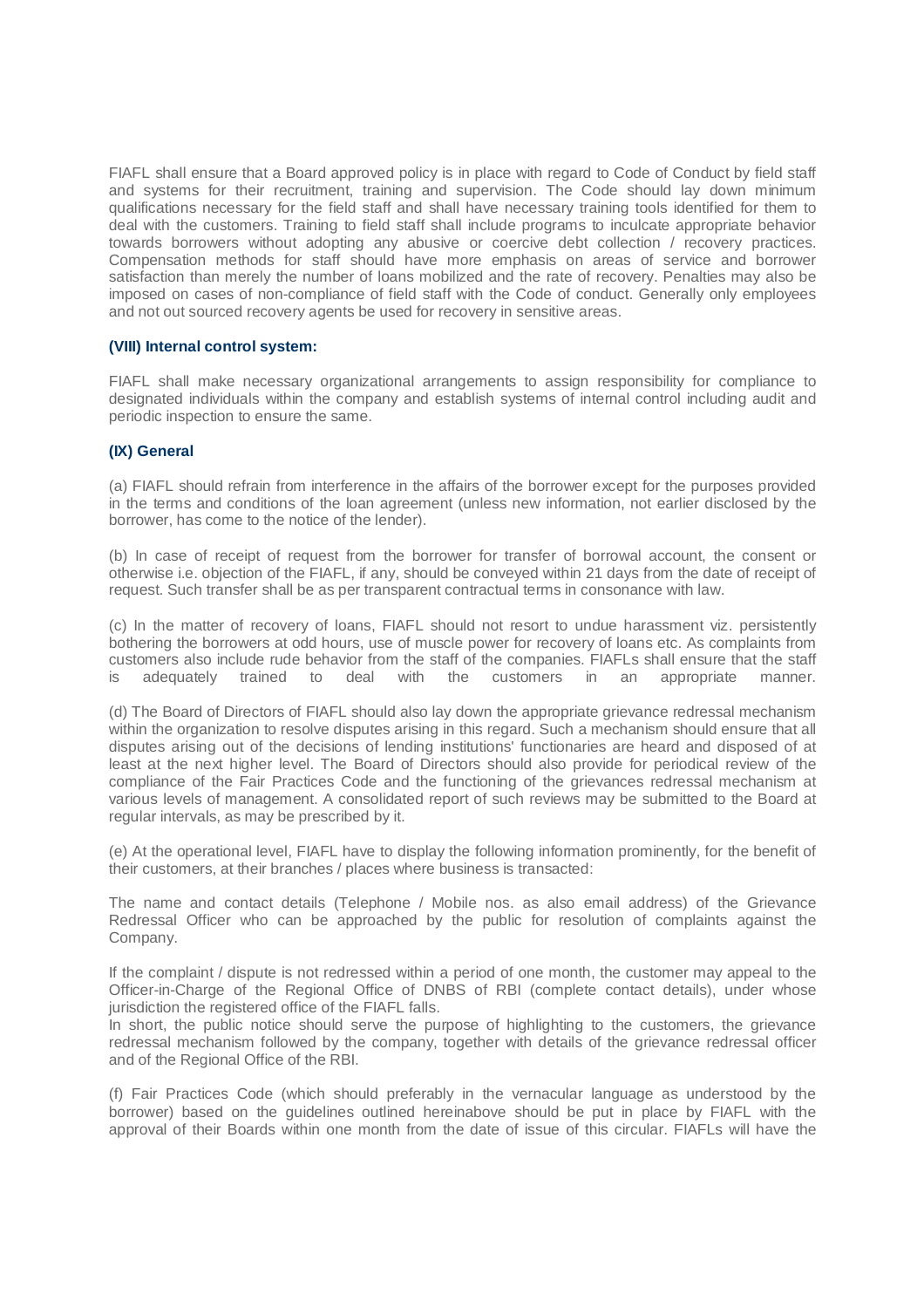freedom of drafting the Fair Practices Code, enhancing the scope of the guidelines but in no way sacrificing the spirit underlying the above guidelines. The same should be put up on their web-site, if any, for the information of various stakeholders.

# **(X) Others Terms and Conditions**

a. The FPC in vernacular language shall be displayed by FIAFL in its office and branch premises,

b. A statement shall be made in vernacular language and displayed by FIAFL in their premises and in loan cards articulating their commitment to transparency and fair lending practices,

c. Field staff shall be trained to make necessary enquiries with regard to existing debt of the borrowers,

d. Training if any, offered to the borrowers shall be free of cost. Field staff shall be trained to offer such training and also make the borrowers fully aware of the procedure and systems related to loan / other products,

e. The effective rate of interest charged and the grievance redressal system set up by the FIAFL should be prominently displayed in all its offices and in the literature issued by it (in vernacular language) and on its website,

f. A declaration that FIAFL will be accountable for preventing inappropriate staff behavior and timely grievance redressal shall be made in the loan agreement and also in the FPC displayed in its office/branch premises,

g. The KYC Guidelines of RBI shall be complied with. Due diligence shall be carried out to ensure the repayment capacity of the borrowers,

h. As specified in the (Reserve Bank) Directions, 2011, all sanctioning and disbursement of loans should be done only at a central location and more than one individual should be involved in this function. In addition, there should be close supervision of the disbursement function,

i. Adequate steps may be taken to ensure that the procedure for application of loan is not cumbersome and loan disbursements are done as per pre-determined time structure.

## **Key Commitments**

The key commitments which FIAFL promises to follow in its dealings with its customers are: to act fairly and reasonably in all dealings with its customers by ensuring that:

Its products, services, procedures and practices will meet the commitments and standards in this FPC. Its products and services will meet relevant laws and regulations as applicable. Its dealings with its customers will rest on ethical principles of honesty, integrity and transparency. FIAFL will assist customers in understanding its financial products and various services offered. Providing information about them in simple vernacular language or a language that is understood by the borrower.

Explaining their financial implications: and

Helping the customers choose a product /services which meets his/her needs.

FIAFL will guide and help the customers in choosing products and services which meets his / her requirements.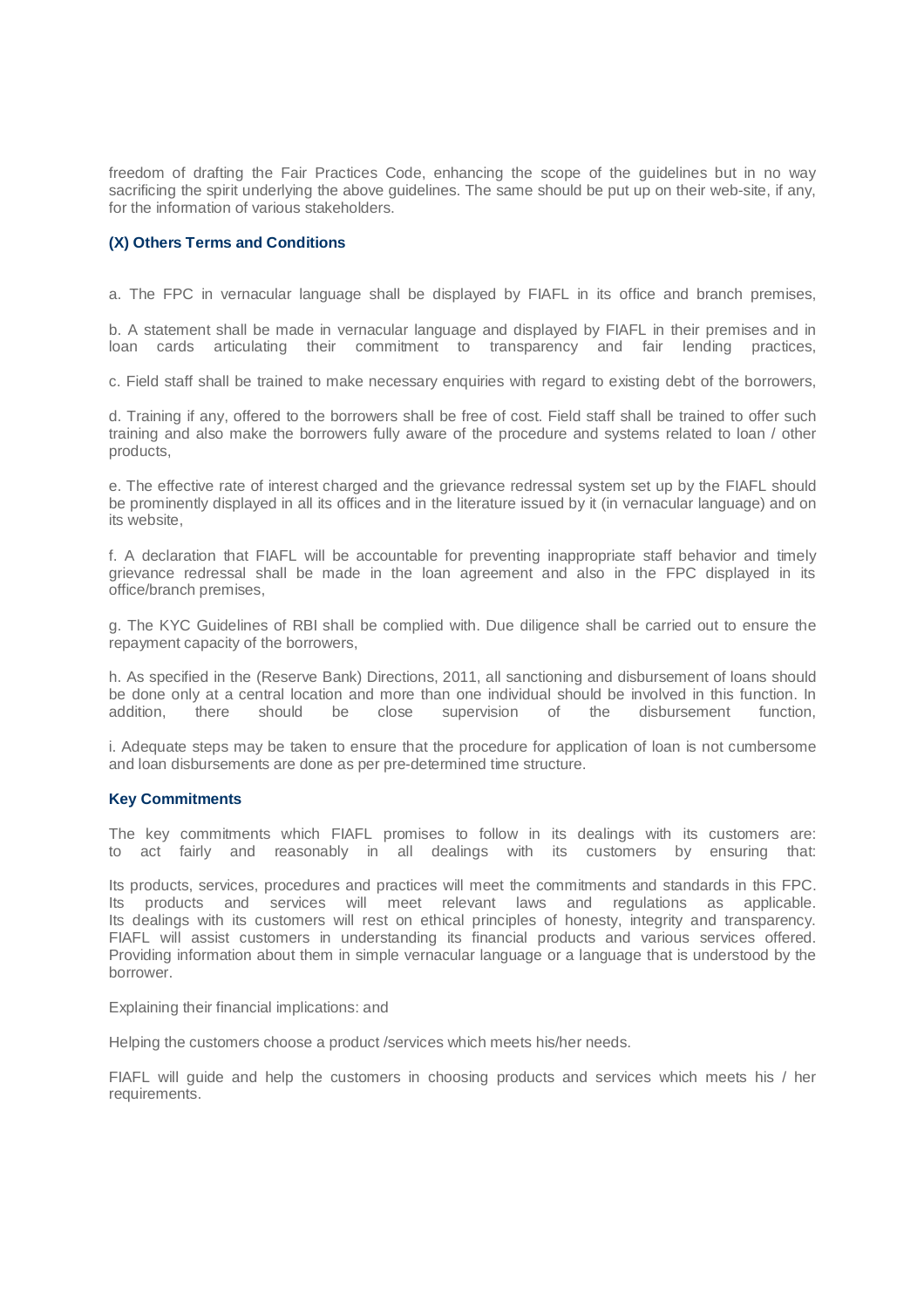Before the customer relationship is established, FIAFL will give the customer information explaining the key features of the services and products the customer has shown interest in.

Give information on accounts, products and services which may suit the customers needs

Clearly state the information that FIAFL require to collect from the customer to fulfill its ?Know Your Customer? norms and to comply with legal and regulatory requirements in force from time to time. Request for additional information about the customer and his / her family to build a database; but this information may be furnished by the customer only if he / she/it wishes to do so.

FIAFL will provide information on the various channels that can be used to access its products and services. The customer will also be informed about the availability of further information.

Once a customer has chosen a product, FIAFL will tell the customer how it works.

FIAFL will guide its customer on rights and responsibilities specific to the mode of operation under which the product is taken.

Before offering any kind of fund based or non fund based non banking facility FIAFL will assess the ability of the customer (prospective borrower) to repay.

Loan application form of FIAFL will include necessary information which are likely to affect the interests of the prospective borrower, so that a meaningful comparison with the terms and conditions offered by other Non Banking Finance Companies can be made and an informed decision taken by the prospective borrower.

The loan application form shall indicate the documents required to be submitted along with the application form.

FIAFL shall provide to the prospective borrower an acknowledgement for receipt of all loan applications. An indicative time frame within which loan applications will be disposed of will be mentioned in such acknowledgement.

FIAFL shall convey in writing to the prospective borrower the fate of the loan application by means of sanction letter or otherwise. In the case of sanction of loan, the sanction letter shall contain the terms and conditions including annualized rate of interest and method of application thereof. The acceptance of the terms and conditions communicated by the borrower shall be preserved by FIAFL in its records.

FIAFL shall give notice to the borrower of any change in the terms and conditions including disbursement schedule, interest rates, service charges, prepayment charges etc. FIAFL shall ensure that changes in interest rates and other charges are effected only prospectively. The loan agreement shall contain a specific clause to this effect.

When a customer accepts a product or service for the first time, FIAFL will provide the customer with the Rules and Regulations that are relevant to the product / service.

All Terms and Conditions will be fair and will set the customer's rights and responsibilities clearly and in plain language. FIAFL will use legal or technical language only wherever necessary.

FIAFL will make available any charges applicable to products and services applicable at the time a customer signs up for the same.

If FIAFL increases any charges or introduces a new charge, FIAFL will notify the same to the customers.

FIAFL will provide the terms and conditions in respect of any product or service whenever a customer requests for the same.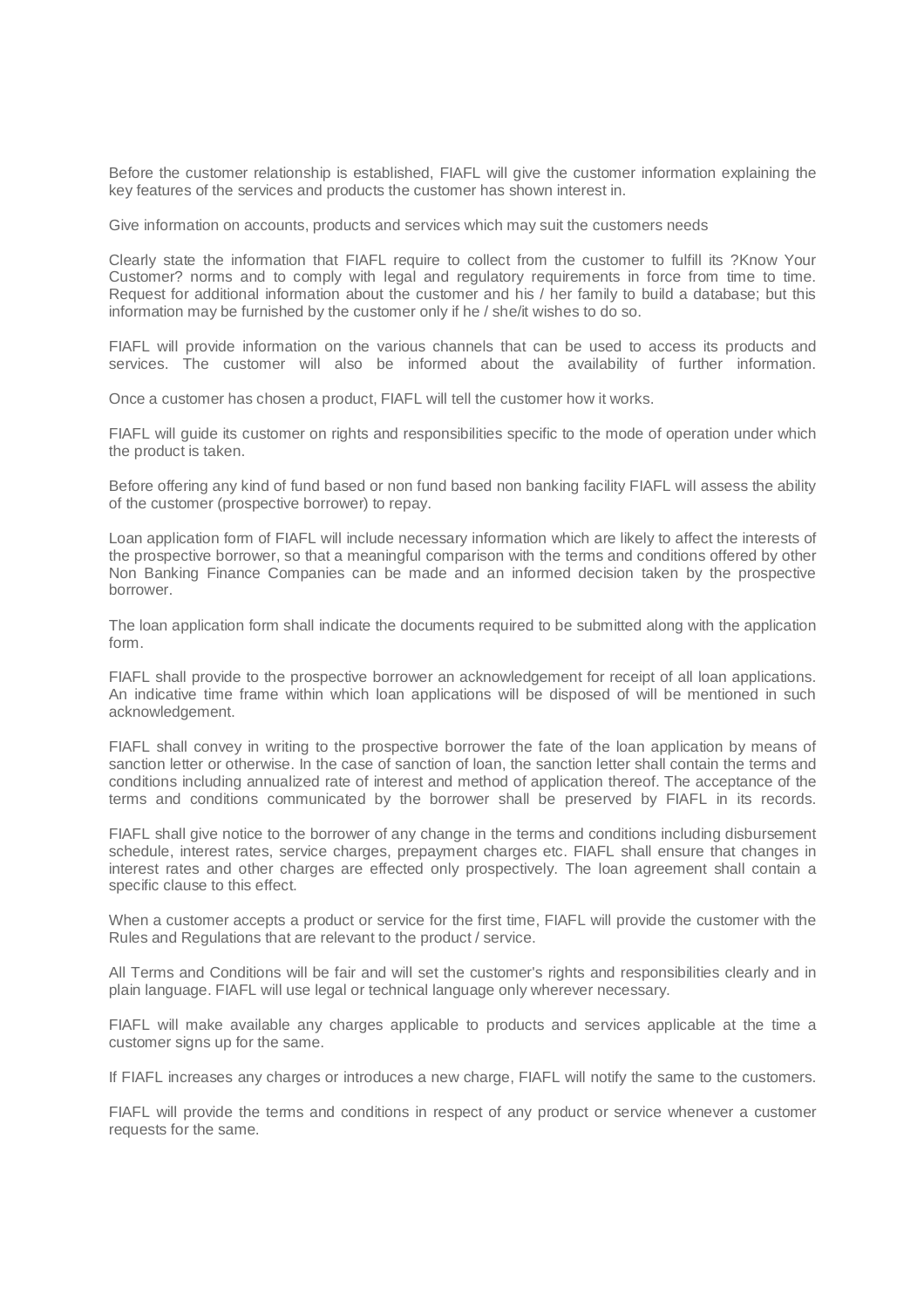Change in interest rate and other commercial terms shall be made with prospective effect other than circumstances arising from regulatory instructions. Retrospective changes shall as far as possible be avoided and may be implemented only within the framework defined in the Master Financing Agreement.

Any decision to recall / accelerate payment or performance under the agreement should be in consonance with the Master Financing Agreement.

Any set-off of dues against the security may be made only after due notice of the same is provided to the client along with the particulars of the claims and the terms and conditions under which FIAFL is entitled to such set-off. The same will be in consonance with the terms of the Master Financing Agreement.

FIAFL will ensure that all advertising and promotional material is clear, fair reasonable and not misleading.

FIAFL will provide the customers with a full range of financial products the customer is eligible for. Some of these products / services will be its own; some others may be the products of the group or associate companies and also companies with which FIAFL may have arrangements with.

It will be the endeavour of FIAFL to bring synergy between the various financial services, financial products, by cross selling these products to its clientele.

Unless authorized by the customer, FIAFL will treat all personal information as private and confidential.

FIAFL will not reveal transaction details to any other entity including within the group other than the following exceptional cases:

If FIAFL have to provide the information by statutory or regulatory laws.

If there is a duty to the public to reveal this information.

If its interest requires us to provide this information (e.g. fraud prevention).

FIAFL will not use this reason for giving information about customers to anyone else (including group companies) for marketing purposes.

If FIAFL have taken the customers permission (for instance at the time of loan sanctioning) to provide such information to its group / associate / entities or companies for providing other products or services.

Where the customer asks us to reveal such information to its group / associate / entities or companies for providing other services or products.

FIAFL will guide customers who wish to lodge a complaint and also provide guidance on what to do in case the customer is unhappy with the outcome.

After examining the matter, FIAFL will send a response as soon as possible; FIAFL will also guide a customer on how to take the complaint further if the customer is not satisfied.